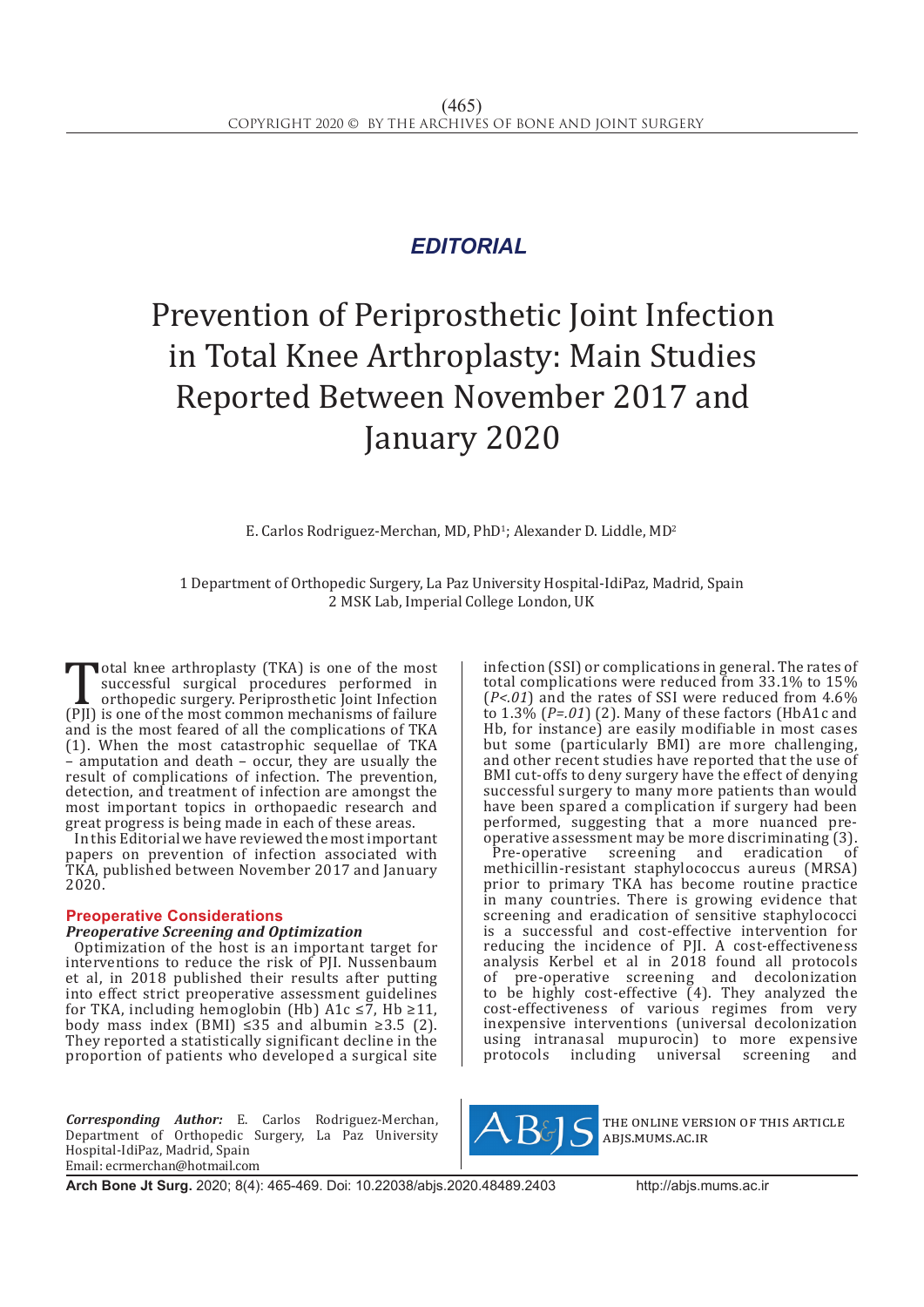THE ARCHIVES OF BONE AND JOINT SURGERY. ABJS.MUMS.AC.IR PREVENTION OF PIL IN TKA VOLUME 8. NUMBER 4. JULY 2020

multimodal decolonization. They found that the cheapest intervention, universal decolonization, was the most cost-effective method for prevention of PJI, although concerns such as patient acceptability and the potential for mupurocin resistance remain.

In 2017, the meta-analysis published by Wang et al found that preoperative bathing with chlorhexidine on the evening before surgery could reduce the incidence of infection (5). Chlorhexidine was associated with a reduced total incidence of infection, corresponding to a reduction of 1.69% [risk ratio (RR)= $0.22$ ; 95% confidence interval (95% CI) = 0.12-0.40; *P = 0.000*]. However, the evidence and the number of included studies were insufficient; therefore, they concluded that more high quality randomized controlled trials (RCTs) were needed to better identify the effects of chlorhexidine in reducing the incidence of infection after TKA.

# *Risk Factors*

#### *Humidity and Temperature*

The effect of environmental temperature and humidity on the incidence of PII after TKA has not previously been investigated. Armit et al, in 2018, conducted a retrospective study of 1058 patients over 14 years, and linked outcomes to contemporaneous meteorological records to determine the relationship between the incidence of PJI and environmental humidity and temperature (6). Overall, 29 of the 1058 patients (2.7%) developed PJI. A trend was found suggesting that humidity >60% and apparent temperature >30°C may be risk factors for PJI (humidity, OR 1.4; 95% confidence interval (CI) 0.68-3.04; *P=0.221*; apparent temperature, OR 2.4; 95% CI 0.56-10.1; *P=0.174*). Whilst no statistically significant association was found, the authors reported that the relationship should be studied further.

#### *Malnutrition*

The systematic review and meta-analysis published in 2019 by Tsantes et al reported that, malnutrition is associated with PJI and surgical site infection (SSI) following TKA (7). The authors suggest that patients should be screened for malnutrition but stressed the need for further research. Aside from extreme cases, malnutrition is hard to identify clinically; a number of approaches to identify malnourished patients may be used, such as anthropometric tests, scoring systems and serological tests including albumin, transferrin, and total lymphocyte count. All included studies diagnosed malnutrition using serological markers, and the authors report uncertainty as to the validity of using these measures alone for diagnosing malnutrition. The authors suggested that the optimal method of treatment remains uncertain; it may include the use of high-protein drinks, vitamin and mineral supplementation, or high-calorie diets (7).

One such intervention was studied by Schroer et al in a retrospective study of 4,733 patients in two hospitals, of which 543 (11.5%) were found to be malnourished (8). Patients at one hospital were enrolled into a newly-

instituted nutritional intervention program, including a diet rich in high protein and anti-inflammatory foods. They demonstrated a significantly shorter length of stay when compared to similarly malnourished patients at the other hospital sites.

#### *Preoperative Risk Calculator*

A 2018 study from the Rothman Institute aimed to identify and validate the risk factors and their relative weights in predicting PJI after TKA, to develop a preoperative risk calculator (9). Of the 42 risk factors analyzed, 17 were found to be significant risk factors for PJI, the most important being previous surgery on the same joint, intravenous drug abuse, and comorbidities including human immunodeficiency virus (HIV), coagulopathies and renal disease.

# **Intraoperative Considerations**

# *Antimicrobial Incision Drape*

In 2020 Hesselvig et al published a large randomized study of 1,187 patients to examine the use of iodineimpregnated adhesive incisional drapes versus no drape in primary TKA (10). The primary end point was wound contamination, as measured by wound swabs at the start and end of the procedure and a sample from the surgeon's gloves removed prior to implantation. Overall, 12% of patients demonstrated contamination, with contamination significantly more likely in the group without incisional drapes (OR 0.61 for contamination in the incisional drape group, 95% CI 0.43 to 0.87, *P=0.005*). It remains to be seen whether this translates to a difference in true rates of infection between the two groups, and the authors have committed to following their patients up for 10 years to determine whether such a difference exists.

#### *Antibiotic-Loaded Bone Cement in Primary TKA*

Whilst the use of antibiotic-loaded bone cement (ALBC) has become routine practice, there is some uncertainty over whether it produces a meaningful effect in reducing rates of infection. Turhan et al, in 2019, published a retrospective study of 506 patients comparing those who had received ALBC (n=85) to those who had not, finding no significant difference in infection between the two groups (11). However, the comparison was unadjusted for covariates and it is unlikely that it was powered to determine a difference if one did exist. In contrast, the registry study of Jameson et al studied a cohort of 731,214 patients, adjusted for multiple covariates using Cox regression (12). In the ALBC group, which comprised 98% of the cohort, a statistically significant reduction in all cause revision was demonstrated (HR 0.85, 95% CI 0.77-0.93, *P<0.001*); however, whilst there was a trend towards reduced revisions for infection in the ALBC group, this did not reach statistical significance (HR 0.84, 95% CI 0.67-1.01, *P=0.06*).

#### *Wound Lavage with Povidone-Iodine*

Lavage of the surgical wound with dilute povidone iodine (DPI) prior to closure is routine practice in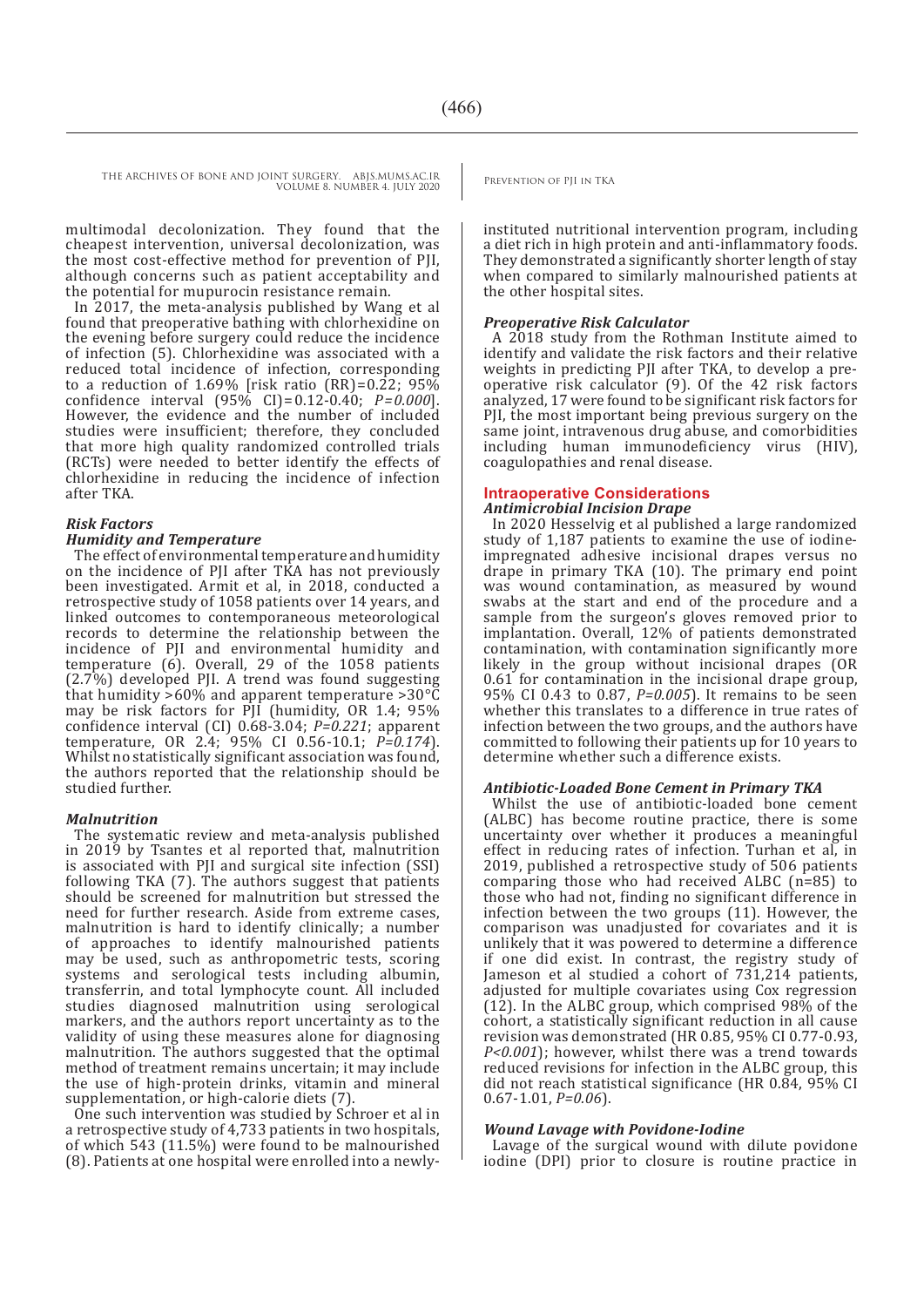THE ARCHIVES OF BONE AND JOINT SURGERY. ABJS.MUMS.AC.IR PREVENTION OF PII IN TKA VOLUME 8. NUMBER 4. JULY 2020

> many centers and is a plausible intervention to reduce wound colonization following arthroplasty. At typical institutional prices, the use of DPI is so inexpensive that even if it led to a small absolute risk reduction (ARR) for PJI, it would be cost-effective. Kerbel et al, in 2019, calculated that at their hospital price (\$2.54), dilute betadine lavage (0.35%) was cost-effective with an ARR as low as 0.01% for primary TKA (13). They examined this further with a range of potential costs, from a high of \$40 per intervention (which would require an ARR of 0.16% for TKA) to a low of \$0.50 at which point the intervention becomes so inexpensive as to be immediately cost-effective even without any discernible reduction in the risk of infection.

> The evidence varies as to whether DPI lavage is clinically effective. The large, retrospective study of Hernandez et al in 2019 demonstrated no significant effect of DPI in reducing PJI in 6,024 patients undergoing TKA from an institutional registry. In fact, following propensity score matching, there was a trend to a higher rate of revision for infection in patients who had received DPI (HR 1.3, 95% CI 0.6 to 2.6, *P=0.5*) (14). The same group separately published the results of DPI lavage in 1,482 revision TKAs finding a similar trend (15). The authors recommended further study – in spite of the large numbers and high quality statistical matching, there remains the possibility of confounding by indication if DPI was used on patients felt to be of higher risk of infection.

> The 2019 registry study of Slullitel et al. reached a different conclusion from the two studies outlined above (16). Of 9,466 arthroplasty cases, 3932, following exclusions, were TKA. Overall, there was no difference in the rate of reoperation of TKA for infection (1.01% with DPI vs 0.99% without, *P=0.930*). When the entire cohort [including TKA, total hip arthroplasty (THA), and hip resurfacing] was propensity score matched a statistically significant difference was reported favoring DPI (reoperation for infection 10/2268 (0.4%) v 22/2268 (1.0%), *P=0.33*) but this appeared to be largely due to an influential group of hip resurfacing cases where a large difference in infection rate was observed. When restricted to TKA and THA, no difference was reported (reoperation for infection 8/1850 in each group, *P=0.796*).

#### *Triclosan-Coated Sutures*

Triclosan (5-Chloro-2-(2,4-dichlorophenoxy)phenol) is a non-antibiotic anti-bacterial and anti-fungal agent in widespread use. The introduction of Triclosancoated ('Plus', Ethicon, West Lothian, United Kingdon) sutures was intended to reduce the risk of PJI. The

quasi-randomized trial of Sprowson et al (17) examined 2,546 patients undergoing THA and TKA and found no difference in the rate of infection (rate of infection 0.7% in the triclosan group and 0.8% in the control group, *P=0.65*).

# **Postoperative Considerations**

### *Extended Oral Antibiotic Prophylaxis*

Whilst routine perioperative antibiotic prophylaxis has been the standard of care for many years, there is some data suggesting that, in high risk patients, extending the course to seven days following surgery may have an effect on the rate of PJI. Inabathula et al introduced a protocol to use extended oral antibiotic prophylaxis for 7 days after hospital discharge in high risk patients. Comparing the rates of infection in high risk TKA patients prior to (10/468) and following introduction of extended prophylaxis (2/439) they found a statistically lower rate of infection in the extended prophylaxis group (18). However, as outlined by DeFrancesco et al in their review of Inabathula's paper, heterogeneity of groups and protocols and issues with the design of the study limit the conclusions that can be drawn (19).

# *Non-Cefalosporin Antibiotics*

First generation cefalosporins are the standard choice of antibiotic for perioperative prophylaxis. However, a proportion of patients receive an alternative antibiotic, either due to true cefalosporin allergy, out of caution when a patient is allergic to penicillin (due to the risk of cross-reactivity), or because of positive MRSA screening. The use of non-cefalosporin antibiotics may not be entirely benign – a retrospective study of 29,685 arthroplasites (17,026 of which were TKAs) by Wyles et al demonstrated an increase in adjusted rate of infection of 32% when non-cefalosporin antibiotics were used (20). They found a low rate of true penicillin allergy and suggested that the negative impact of using non-cefalosporin antibiotics was great enough to justify allergy testing in the cohort of patients who were believed to be allergic to penicillins.

Table 1 summarizes recommendations based on the presented papers. To prevent infection, it is critical to identify high-risk patients and control those risks prior to surgery. Action must be taken at every step of the surgical process, from preoperative to postoperative protocols, including intraoperative measures. In this Editorial some recent issues that surgeons should explore to try to prevent infection after TKA have been reviewed. Our goal must be to lower the current rate of infection following TKA.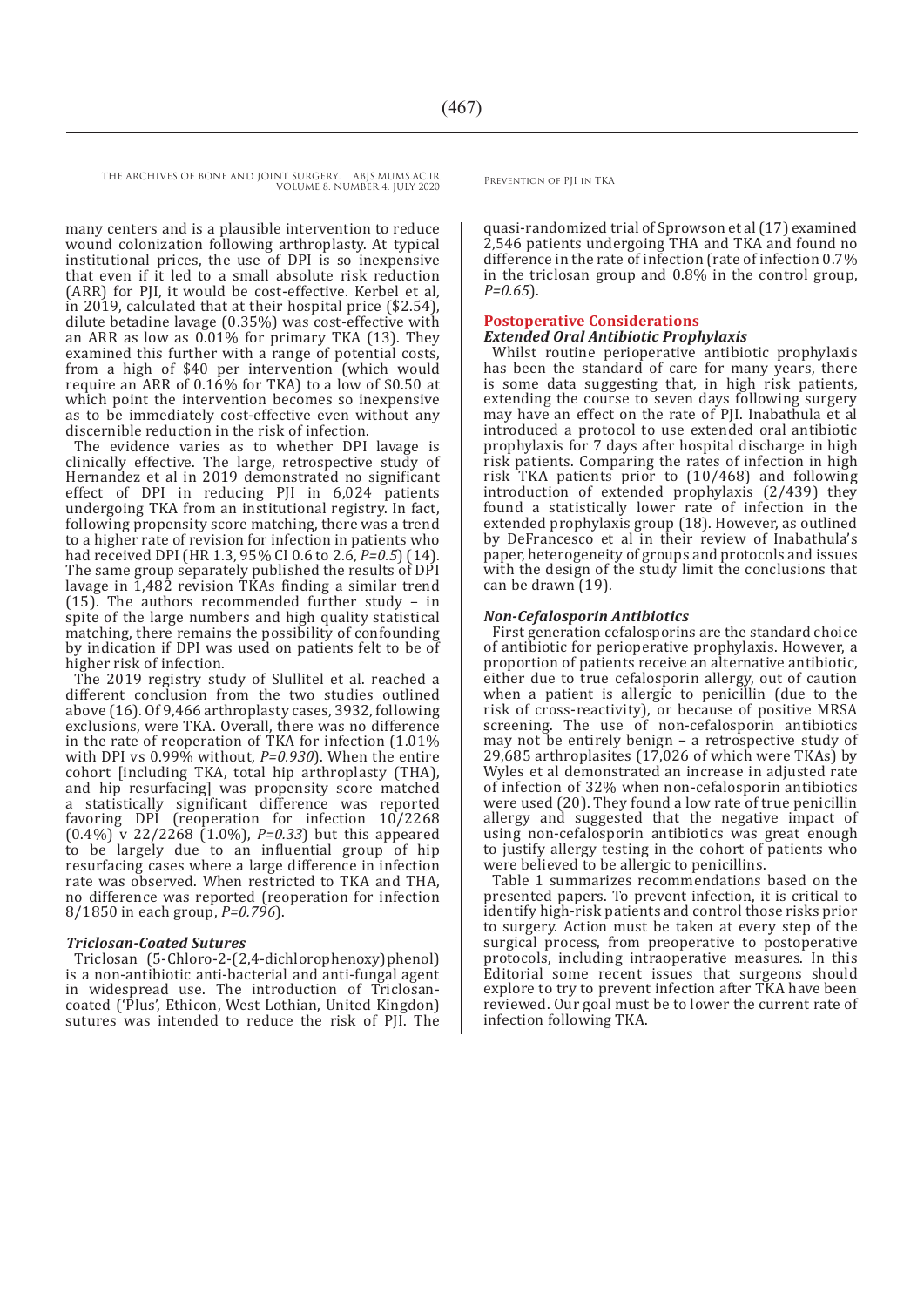THE ARCHIVES OF BONE AND JOINT SURGERY. ABJS.MUMS.AC.IR PREVENTION OF PIL IN TKA VOLUME 8. NUMBER 4. JULY 2020

| Table 1. Recommendations based on the presented papers |                                                                                       |
|--------------------------------------------------------|---------------------------------------------------------------------------------------|
| <b>FACTORS</b>                                         | <b>FINDINGS</b>                                                                       |
| PREOPERATIVE                                           |                                                                                       |
| S. Aureus screening and decolonization                 | Likely to lower risk of PII                                                           |
| Bathing with clorhexidine                              | Weak evidence but likely effective                                                    |
| Risk factors                                           |                                                                                       |
| Humidity and temperature                               | May increase PJI risk                                                                 |
| Malnutrition                                           | Likely increases PJI risk. Optimize nutrition prior to surgery                        |
| Preoperative risk calculator                           | Increased risk if: Prior open surgery, drug abuse, revision arthroplasty, HIV, AIDS   |
| <b>INTRAOPERATIVE</b>                                  |                                                                                       |
| Antimicrobial incision drape                           | Reduces bacterial wound colonisation                                                  |
| Antibiotic-loaded bone cement in primary TKA           | Controversial                                                                         |
| Povidone iodine irrigation prior to wound closure      | Limited evidence but cost-effective even with small effect                            |
| Triclosan-coated sutures                               | Unlikely to be effective                                                              |
| <b>POSTOPERATIVE</b>                                   |                                                                                       |
| Extended oral antibiotics prophylaxis                  | Possible effect in high risk patients                                                 |
| Use of alternative antibiotics to cefalosporins        | Avoid if possible: if patient-reported allergy, test and use cefalosporin if possible |

PJI = Periprosthetic joint infection; HIV = Human immunodeficiency virus; AIDS = acquired immune deficiency syndrome; TKA = Total knee arthroplasty

# **References**

- 1. Papas PV, Congiusta D, Scuderi GR, Cushner FD. A modern approach to preventing prosthetic joint infections. The journal of knee surgery. 2018; 31(07):610-7.
- 2. Nussenbaum FD, Rodriguez-Quintana D, Fish SM, Green DM, Cahill CW. Implementation of preoperative screening criteria lowers infection and complication rates following elective total hip arthroplasty and total knee arthroplasty in a veteran population. The Journal of arthroplasty. 2018; 33(1):10-3.
- 3. Giori NJ, Amanatullah DF, Gupta S, Bowe T, Harris AH. Risk reduction compared with access to care: quantifying the trade-off of enforcing a body mass index eligibility criterion for joint replacement. The Journal of bone and joint surgery. American volume. 2018; 100(7):539.
- 4. Kerbel YE, Sunkerneni AR, Kirchner GJ, Prodromo JP, Moretti VM. The Cost-Effectiveness of Preoperative Staphylococcus aureus Screening and Decolonization in Total Joint Arthroplasty. The Journal of arthroplasty. 2018; 33(7):S191-5.
- 5. Wang Z, Zheng J, Zhao Y, Xiang Y, Chen X, Zhao F, et al. Preoperative bathing with chlorhexidine reduces the incidence of surgical site infections after total knee arthroplasty: A meta-analysis. Medicine. 2017; 96(47).
- 6. Armit D, Vickers M, Parr A, Van Rosendal S, Trott N,

Gunasena R, et al. Humidity a potential risk factor for prosthetic joint infection in a tropical Australian hospital. ANZ journal of surgery. 2018; 88(12):1298- 301.

- 7. Tsantes AG, Papadopoulos DV, Lytras T, Tsantes AE, Mavrogenis AF, Korompilias AV, et al. Association of malnutrition with periprosthetic joint and surgical site infections after total joint arthroplasty: a systematic review and meta-analysis. Journal of Hospital Infection. 2019; 103(1):69-77.
- 8. Schroer WC, LeMarr AR, Mills K, Childress AL, Morton DJ, Reedy ME. 2019 Chitranjan S. Ranawat Award: Elective joint arthroplasty outcomes improve in malnourished patients with nutritional intervention: a prospective population analysis demonstrates a modifiable risk factor. The bone & joint journal. 2019; 101(7\_Supple\_C):17-21.
- 9. Tan TL, Maltenfort MG, Chen AF, Shahi A, Higuera CA, Siqueira M, et al. Development and evaluation of a preoperative risk calculator for periprosthetic joint infection following total joint arthroplasty. JBJS. 2018; 100(9):777-85.
- 10.Hesselvig AB, Arpi M, Madsen F, Bjarnsholt T, Odgaard A, ICON Study Group. Does an Antimicrobial Incision Drape Prevent Intraoperative Contamination? A Randomized Controlled Trial of 1187 Patients. A Publication of The Association of Bone and Joint